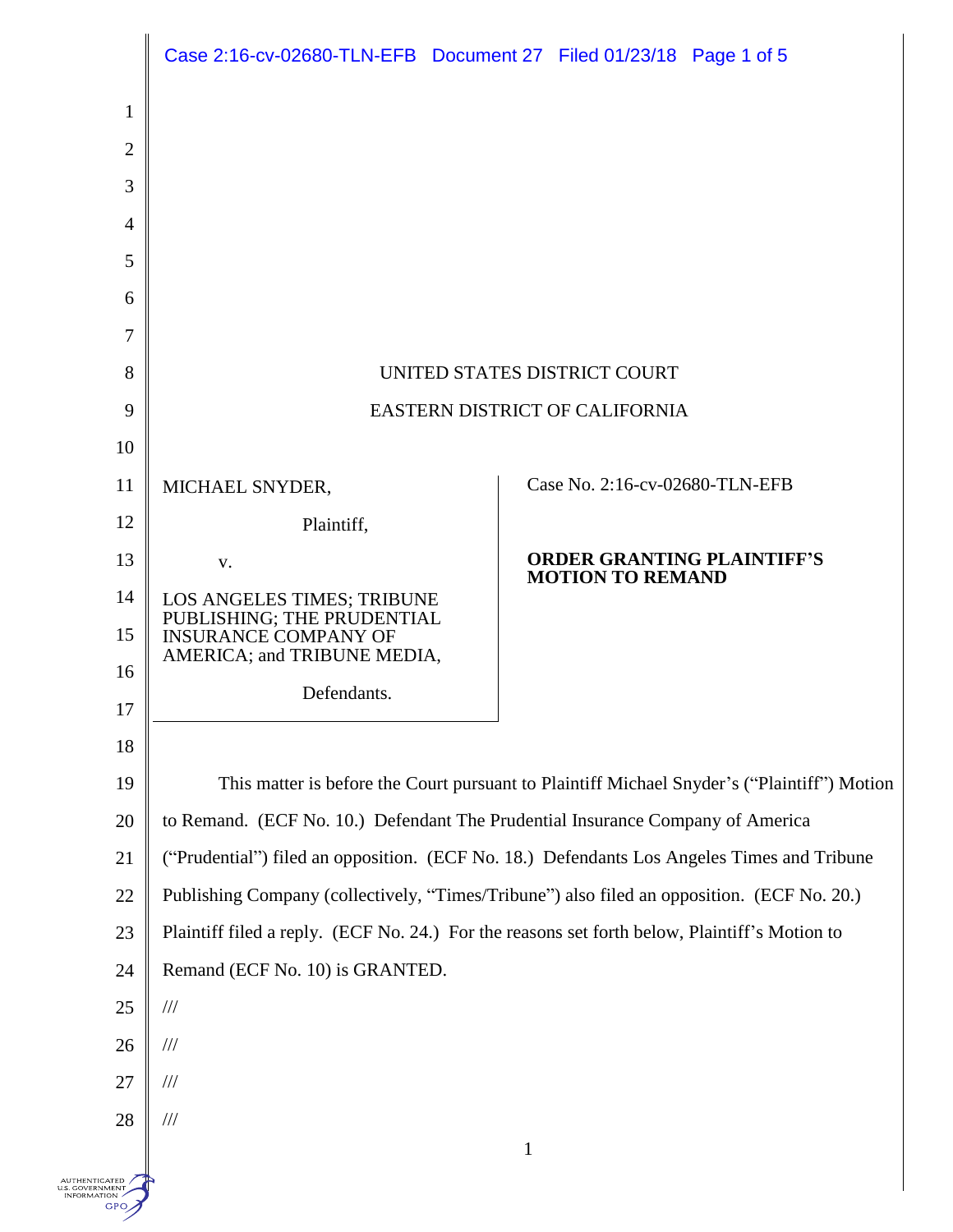1

# **I. FACTUAL BACKGROUND AND PROCEDURAL HISTORY**

2 3 4 5 6 7 8 9 In his motion, Plaintiff alleges he was employed by Los Angeles Times (purchased by Tribune Media in 2000) as a packager/ distribution employee at a plant from 1978 until at least 2004, possibly as late as 2006. (ECF No. 10-2 at  $\P$  $1-2$ .) The details of when, why, and how, Plaintiff left the Times/Tribune payroll are much debated between the parties in the moving papers and oppositions. (ECF No. 10-2 ¶¶ 2–7; ECF No. 18 at 7–9; ECF No. 20 at 5–7.) Plaintiff alleges he signed an agreement with Times/Tribune in 2006 or 2007 under which Times/Tribune would pay Plaintiff \$2,187.00 per month until age 65. (ECF No. 10-2 ¶¶ 4–5.) Plaintiff alleges Times/Tribune stopped making payments to him in December 2015. (ECF No. 10-2 ¶ 7.)

10 11 12 Plaintiff filed suit in the Superior Court of the State of California in Shasta County on June 7, 2016, against Prudential and Times/Tribune. (ECF No. 1-1 at 1.) Plaintiff alleged two state law causes of action: breach of contract and an intentional tort. (ECF No. 1-2 at 1.)

13 Plaintiff's allegations in his state court complaint are sparse.

14 In his state breach of contract cause of action, Plaintiff alleged he entered into a written

15 agreement with Times/Tribune "about 2005" under which "Plaintiff was to receive \$2,127.69 in

16 payments till age 65." (ECF No. 1-2 at 4.) Plaintiff further alleged that in December 2015,

17 Times/Tribune and Prudential breached the agreement because "[t]hrough its agent and

18 representative, Prudential Insurance Company failed and refused to make payments required

19 under the contract." (ECF No. 1-2 at 4.) Plaintiff alleged he suffered "[l]oss of monthly income

20 of approximately \$2,127.69 per month, emotional distress, general damages, loss of enjoyment of

21 life." (ECF No. 1-2 at 4.)

22 23 24 25 In his intentional tort cause of action, Plaintiff alleged that starting in December 2015, Defendants, and each of them stopped making payments for no legitimate reason. Prudential Insurance Company has a first party duty to Plaintiff and all the parties have a fiduciary duty to Plaintiff. What the defendants have done is wrongful and intentionally planned to prevent Plaintiff from receiving money to which he is entitled.

26 (ECF No. 1-2 at 5.) Prudential removed the suit based on federal question jurisdiction, alleging

27 Plaintiff's suit sought to recover disability benefits governed by the Employee Retirement Income

28 Security Act of 1974 ("ERISA"), 29 U.S.C. § 1001, *et seq*. (ECF No. 1 at 1–2.) Times/Tribune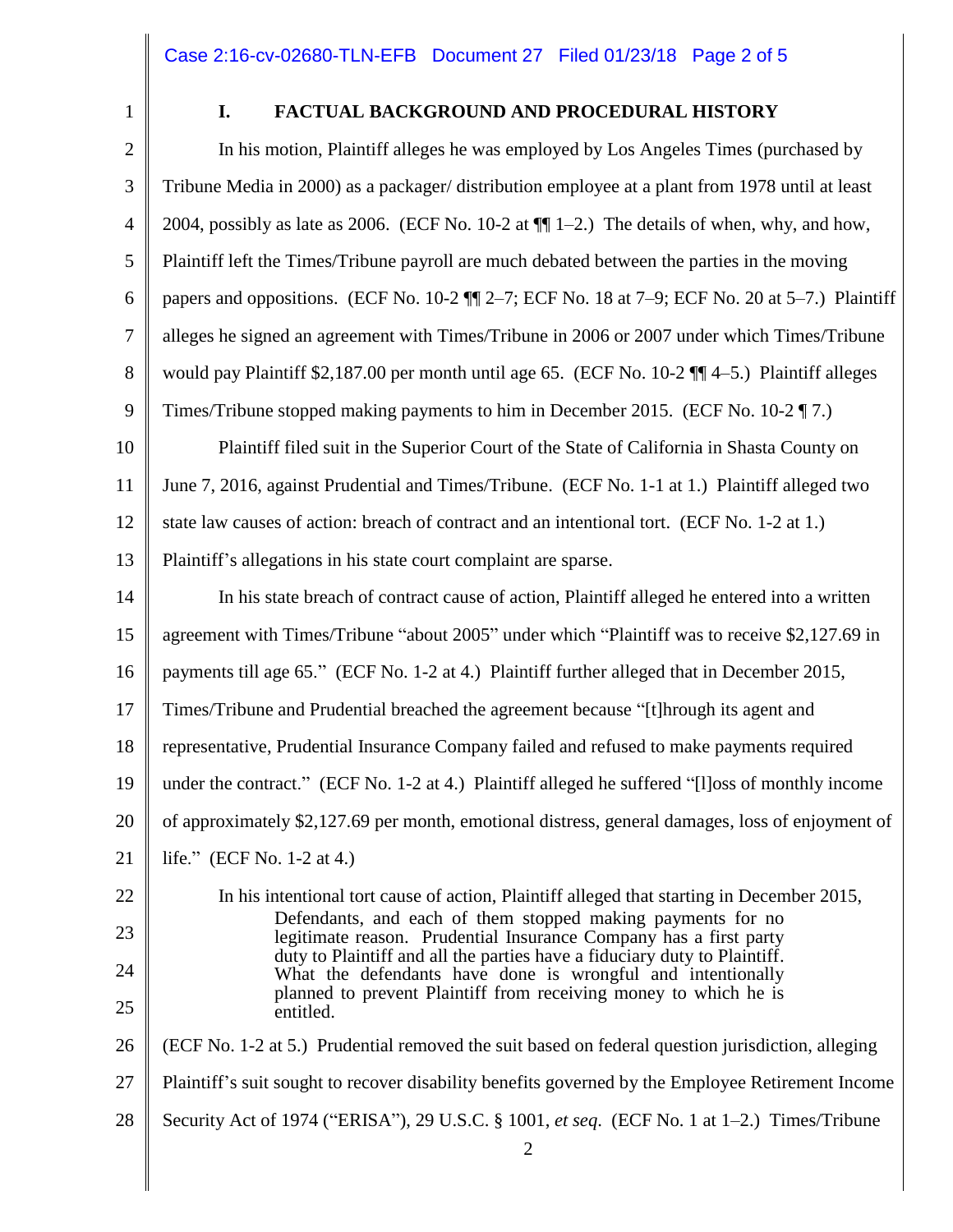### Case 2:16-cv-02680-TLN-EFB Document 27 Filed 01/23/18 Page 3 of 5

joined the removal. (ECF No. 2 at 1.) Plaintiff now moves to remand. (ECF No. 10 at 1.)

2

3

4

5

6

1

#### **II. STANDARD OF LAW**

28 U.S.C. § 1441 permits the removal to federal court of any civil action over which "the district courts of the United States have original jurisdiction." 28 U.S.C. § 1441(a). Removal is proper only if the court could have exercised jurisdiction over the action had it originally been filed in federal court. *Caterpillar, Inc. v. Williams*, 482 U.S. 386, 392 (1987).

7 8 9 10 11 12 13 Courts "strictly construe the removal statute against removal jurisdiction," and "the defendant always has the burden of establishing that removal is proper." *Gaus v. Miles, Inc.*, 980 F.2d 564, 566 (9th Cir. 1992) (per curiam). Furthermore, "[i]f the district court at any time determines that it lacks subject matter jurisdiction over the removed action, it must remedy the improvident grant of removal by remanding the action to state court." *California ex rel. Lockyer v. Dynegy, Inc.*, 375 F.3d 831, 838, as amended, 387 F.3d 966 (9th Cir. 2004), cert. denied 544 U.S. 974 (2005).

14 15 16 17 18 19 The "presence or absence of federal question jurisdiction is governed by the 'well-pleaded complaint rule,' which provides that federal jurisdiction exists only when a federal question is presented on the face of the plaintiff's properly pleaded complaint." *Caterpillar*, 482 U.S. at 392. Removal cannot be based on a defense, counterclaim, cross-claim, or third party claim raising a federal question, whether filed in state court or federal court. *See Vaden v. Discover Bank*, 556 U.S. 49, 60–61 (2009); *Hunter v. Philip Morris USA*, 582 F.3d 1039, 1042–43 (9th Cir. 2009).

20

**III. ANALYSIS**

21 22 23 24 25 26 27 28 Plaintiff moves to remand, arguing that this Court lacks jurisdiction because Plaintiff filed his complaint in state court, alleges only state law violations in that complaint, and he does not assert an ERISA claim or any type of federal claim in his complaint, on which removal must be based. (ECF No. 10-1 at 1–2.) Prudential and Times/Tribune argue Plaintiff's claims relate to a long term disability ("LTD") plan Times/Tribune provided for its employees and Prudential administered, the LTD plan is unambiguously an ERISA covered plan, and Plaintiff's claims are therefore completely preempted by ERISA. (ECF No. 18 at 10, 15; ECF No. 20 at 10–11.) Plaintiff replies he does not seek enforcement of a LTD plan, his payments were unrelated to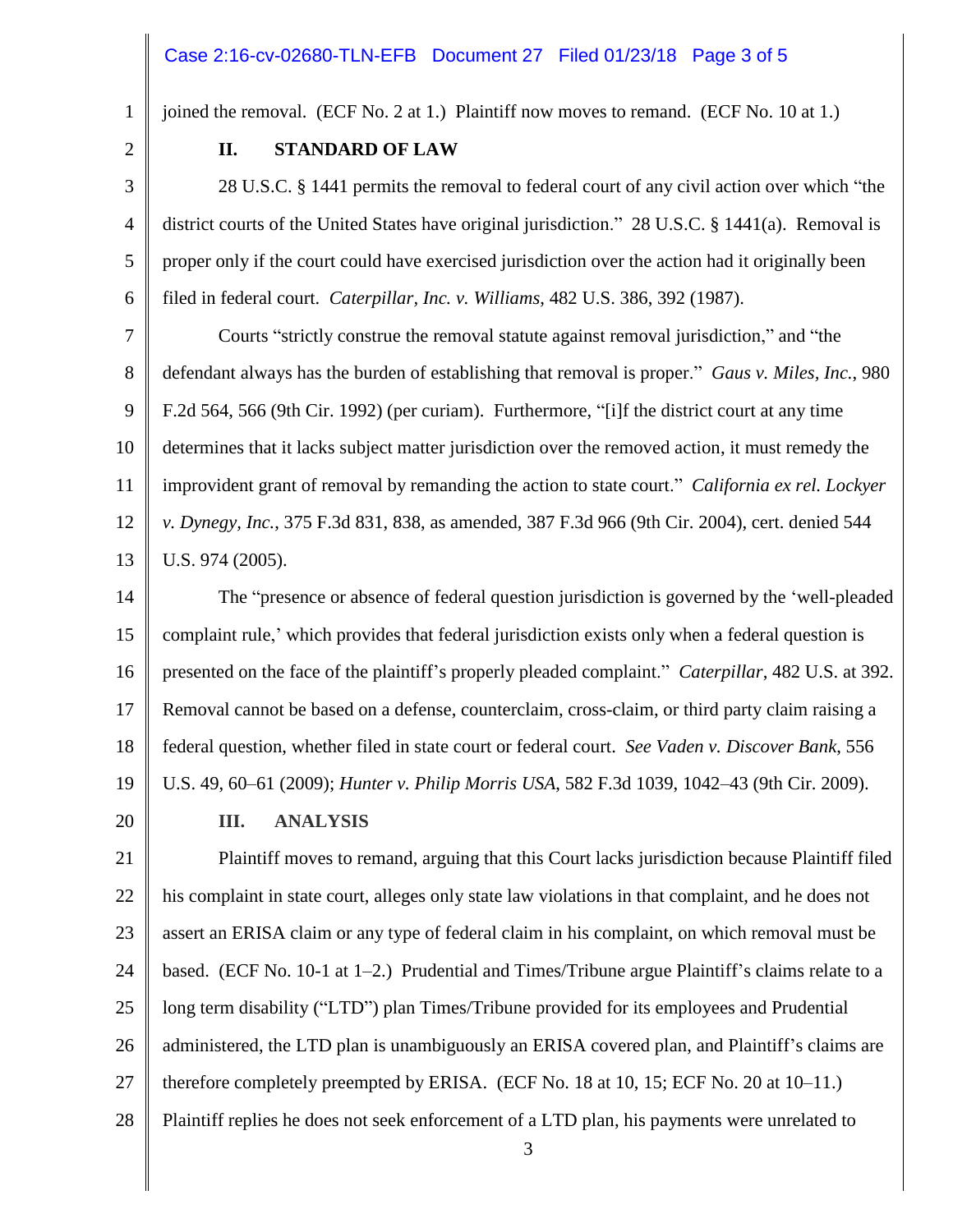## Case 2:16-cv-02680-TLN-EFB Document 27 Filed 01/23/18 Page 4 of 5

1

LTD or any ERISA plan, and he seeks only enforcement of a contract. (ECF No. 24 at 3–5.)

2 3 4 5 6 7 8 9 10 11 12 "[T]he defendant always has the burden of establishing that removal is proper." *Gaus*, 980 F.2d at 566. The "presence or absence of federal question jurisdiction is governed by the 'well-pleaded complaint rule,' which provides that federal jurisdiction exists only when a federal question is presented on the face of the plaintiff's properly pleaded complaint." *Caterpillar*, 482 U.S. at 392. There is an exception when a plaintiff alleges state law claims that are completely preempted by ERISA. *Marin Gen. Hosp. v. Modesto & Empire Traction Co.*, 581 F.3d 941, 944– 45 (9th Cir. 2009). Complete preemption converts "an ordinary state common law complaint into one stating a federal claim for purposes of the well pleaded complaint rule." *Id.* at 945. A state law claim is completely preempted by ERISA if "(1) an individual, at some point in time, could have brought the claim under ERISA §  $502(a)(1)(B)$ , and (2) where there is no other independent legal duty implicated by the defendant's actions." *Id.* at 946.

13 14 15 16 17 18 19 Plaintiff's state court complaint is, as previously noted, sparse. (ECF No. 1-2 at 3–6.) All the allegations in that complaint are captured in two paragraphs in the Factual Background and Procedural History section above. For removal to be proper, the federal question must be presented on the face of the plaintiff's properly pleaded complaint. *Caterpillar*, 482 U.S. at 392. Plaintiff's brief allegations do not allege a violation of ERISA, either explicitly or implicitly. Times/Tribune characterizes this as "Plaintiff's careful attempt to not use any terms to identify ERISA principles underlying his claim." (ECF No. 20 at 12.)

20 21 22 23 24 25 26 27 28 In their oppositions, Prudential and Times/Tribune make arguments about the mechanism used for the payments to Plaintiff, the implication of that mechanism, their roles in the payments and company policies, to show that the payments could or may have been related to a plan which would qualify as an ERISA plan. Prudential argues (i) its only role is administering an LTD plan for Times/Tribune which is an ERISA covered plan, and (ii) if Plaintiff seeks to enforce a separate contract between himself and Times/Tribune, then the Court should dismiss Prudential from this suit. (ECF No. 18 at 11, 13, 15–16.) Times/Tribune argues the only benefits Plaintiff was eligible to receive, whether disability or severance, would be governed by ERISA, and therefore Plaintiff's state law claims are subject to ERISA preemption. (ECF No. 20 at 9.)